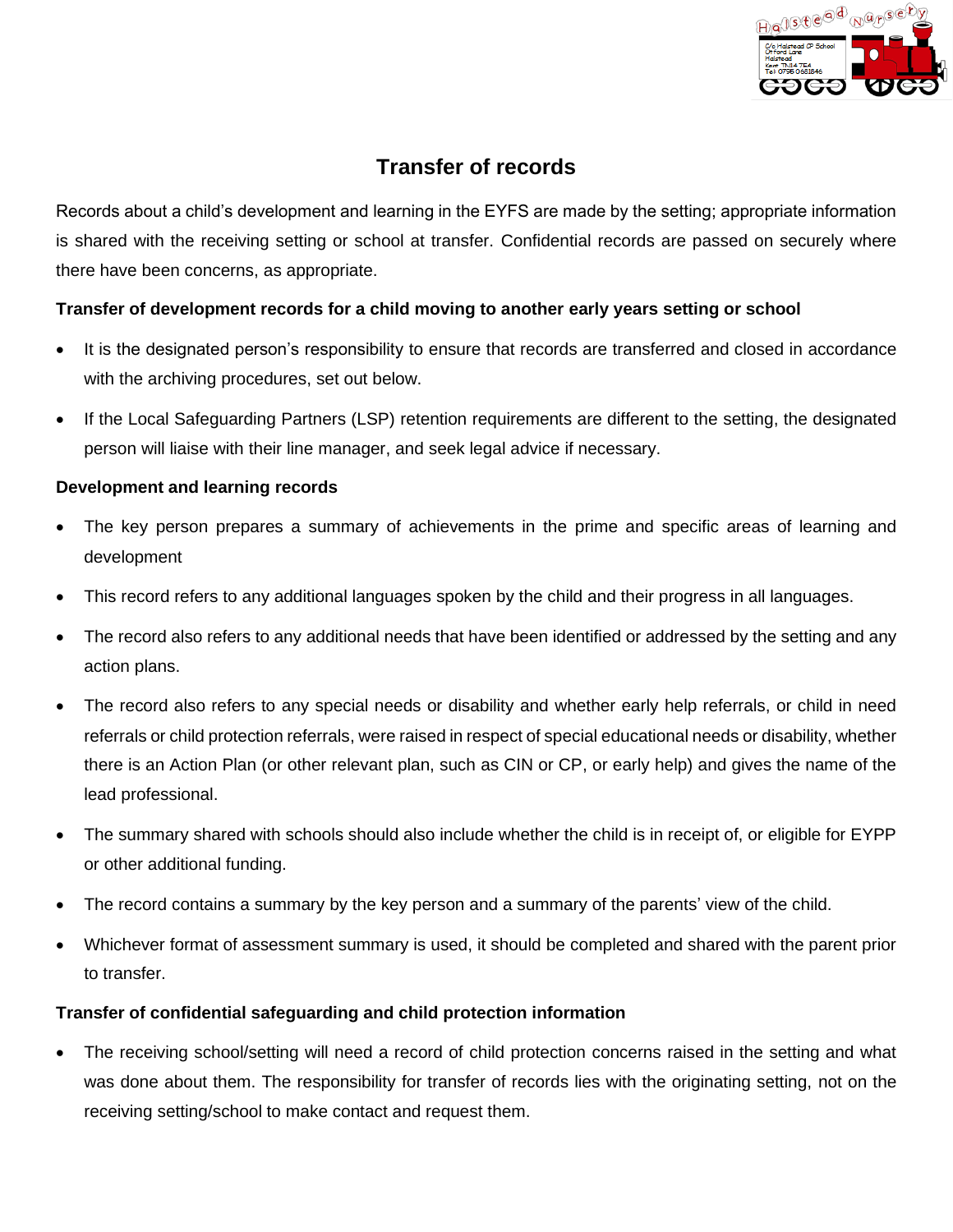

- To safeguard children effectively, the receiving setting must be made aware of any current child protection concerns, preferably by telephone, prior to the transfer of written records.
- Parents should be reminded that sensitive information about their child is passed onto receiving settings where there have been safeguarding concerns and should be asked to agree to this prior to the information being shared. Settings are obliged to share data linked to "child abuse" which is defined as physical injury (non-accidental) physical and emotional neglect, ill treatment and abuse.
- Parents/carers should be asked to agree to this, however, where safeguarding concerns have reached the level of a referral being made to local children's social work services (either due to concerns that a child may be at risk of significant harm or that a child may be in need under Section 17 of the Children Act,) if consent is withheld the information will most likely need to be shared anyway. It is important that any decisions made to share or not share with or without consent are fully recorded.
- For any safeguarding or welfare concerns that resulted in an early help referral being made, and if consent to share is withheld, legal advice is sought prior to sharing.
- If the level of a safeguarding concern has not been such that a referral was made for early help, or to children's social work services or police, the likelihood is that any concerns were at a very low level and if they did not meet the threshold for early help, they are unlikely to need to be shared as child abuse data with a receiving setting, however, the designated person should make decisions on a case by case basis, seeking legal advice is necessary.
- If a parent wants to see the exact content of the safeguarding information to be transferred, they should go through the subject access request process. It is important that a child or other person is not put at risk through information being shared.
- If a parent has objections or reservations about safeguarding information being transferred to the new setting, or if it is unclear what information should be included, the designated person will seek legal advice.
- In the event that LSP requirements are different to the setting's this must be explained to the parent, and recorded on form 6.4d, and a record of the discussion should be signed by parents to indicate that they understand how the information will be shared, in what circumstances, and by whom.
- If a child protection plan or child in need plan is in place, a Child welfare and protection summary is also prepared and a copy is given to the receiving setting or school, along with the date of the last professional meeting or case conference.
- If a S47 investigation has been undertaken by the local authority a copy of the child welfare and protection concern summary form is given to the receiving setting/school.